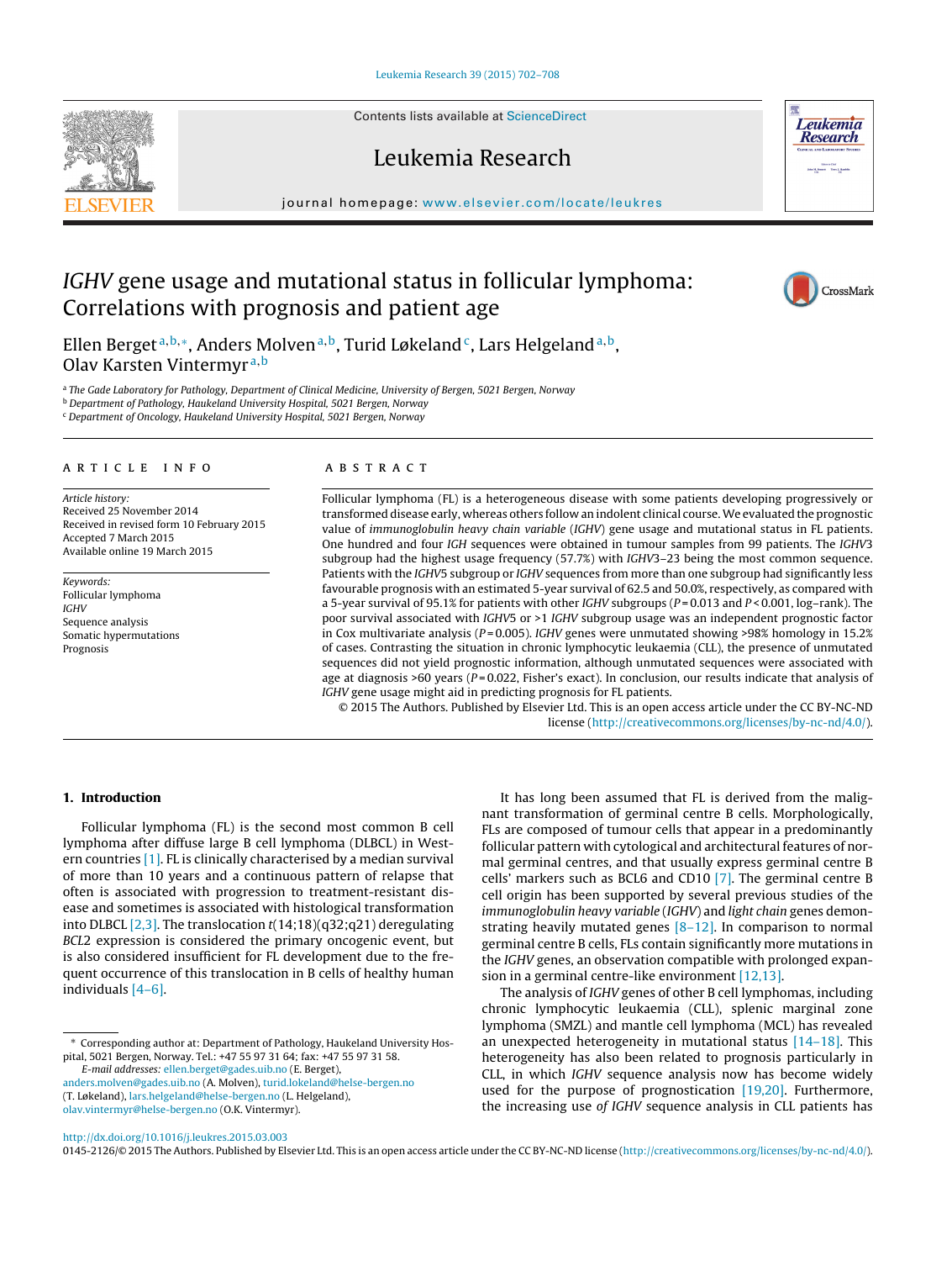<span id="page-1-0"></span>allowed the recognition of specific IGHV genes that are associated with unfavourable prognosis, such as the IGHV3-21 gene [21-24].

Although most studies have shown that FL is characterised by mutated IGHV genes  $[8-12]$ , a recent investigation has revealed that unmutated genes could also be present in FL [\[25\].](#page-6-0) Moreover, there have been only occasional reports on the distribution of IGHV subtypes in FL [\[8,10,12,26\],](#page-5-0) and to our knowledge there has been no study attempting to correlate IGHV sequence analysis with clinical outcome. In the present study, the aim was, therefore, to analyse the use of IGHV genes and mutational status in relation to clinicopathological characteristics and prognosis in FL.

## **2. Materials and methods**

## 2.1 Patients

The 106 patients included in the study had FL grade 1–3B at time of diagnosis, and all had a bone marrow biopsy evaluated for lymphoma involvement at the Department of Pathology, Haukeland University Hospital, Bergen, Norway in the period between February 2003 and July 2011. Patients with transformed FL at diagnosis were excluded. Bone marrow status for 96 cases was reported previously [\[27\].](#page-6-0) Diagnoses according to the WHO classification were based on morphological and immunohistochemical assessment of formalin-fixed, paraffin-embedded (FFPE) tumour biopsies from lymph nodes and extranodal sites [\[7\].](#page-5-0) Medical records were reviewed to determine age, sex, clinical stage, follicular lymphoma international prognostic index (FLIPI) score, management and disease course. FLIPI score was also determined for the patients with 3B FL, although clinically regarded as equivalent to the diagnosis of DLBCL. The study was approved by the Regional Committee for Ethics in Research (2013/211) and performed in accordance with the Declaration of Helsinki.

#### 2.2. PCR amplification and sequencing

DNA was prepared from FFPE tumour material. In most cases, two 10  $\mu$ m sections were cut from the paraffin blocks and deparaffinised with Deparaffinisation Solution (Qiagen, Hilden, Germany). In one case, tumour material was successfully dissected from a haematoxylin and eosin stained slide before deparaffinisation. Automated DNAisolation was performed ona QIAsymphony SP pipetting robot(Qiagen) in combination with the QIAsymphony DSP DNA Mini Kit (Qiagen) according to the manufacturer's instructions.

PCR was performed in six separate reactions with the IGH framework region 1 (FR1) primers combined with the JH consensus primer as designed for the BIOMED-2 protocol [\[28\].](#page-6-0) The BIOMED-2 procedure was adapted for FFPE tissue by using the QIAGEN Multiplex PCR Kit (Qiagen) with HotStarTaq DNA Polymerase as previously described [\[29\].](#page-6-0) All reactions were carried out in a total reaction volume of 25  $\mu$ l containing 2.5  $\mu$ l of DNA template, 2.5  $\mu$ l of primer mix (2  $\mu$ M of each primer), 12.5  $\mu$ l of the Multiplex buffer and 7.5  $\mu$ l ddH $_2$ O. PCR conditions included an initial activation step (95 ◦C, 15 min), 38 cycles consisting of denaturation (95 ◦C, 45 s), annealing of PCR primers (60 $\degree$ C, 90 s) and extension (72 $\degree$ C, 90 s), and a final extension step of  $72^{\circ}$ C for 10 min. PCR products were analysed on a 3% agarose gel, visualised with ethidium bromide staining and PCR reactions that showed bands of appropriate size

## **Table 1**

Clinicopathological variables and results from univariate survival analysis in the 106 patients.

| were identified. If several appropriate bands were present in a case, each of the pos- |
|----------------------------------------------------------------------------------------|
| itive PCR reactions was selected for sequencing. For each case, a multiplexed PCR      |
| reaction consisting of the six IGH FR1 primers and the JH consensus primer was         |
| also performed. The multiplexed PCR reaction served as an internal control for the     |
| presence of clonal rearrangements.                                                     |

In preparation for sequencing, the IllustraTM ExoProStarTM 1-Step Kit (GE Healthcare, Little Chalfont Buckinghamshire, UK) was used in order to remove unincorporated primers and nucleotides from the amplification reactions. Direct sequencing was performed in both directions using the same primers as in the PCR amplification and the BigDye® Terminator v1.1 Cycle Sequencing Kit (Applied Biosystems, Foster City, California, USA). Sequencing reactions were purified by the BigDye® XTerminator<sup>™</sup> Purification Kit and subsequently analysed on an ABI Prism 3100 Genetic Analyser (both Applied Biosystems).

Sequence data analysis was done using CLC Main Workbench software (Qiagen). DNA sequence reads were automatically trimmed based on quality scores (0.05 limit) and ambiguity characters (two residues). Manual trimming was performed in a minority of the cases  $(n=4)$ . When DNA sequence reads from both directions were obtained, they were assembled to contigs (73 sequences). Conflicts, i.e. disagreements about residues in a position, were solved by letting the read with best quality decide the nucleotide in the contig. Contigs and single DNA sequence reads were aligned to the closest IGH sequences derived from the IMGT database ([http://www.imgt.org/IMGT](http://www.imgt.org/IMGT_vquest/vquest) vquest/vquest) and the percentage of homology determined.

#### 2.3. Statistical analysis

To compare categorical variables  $\chi^2$  or Fisher's exact tests were performed. Continuous variables not following the normal distribution were compared between two or more groups using the Mann–Whitney U or Kruskal–Wallis tests. Survival curves of time to death due to lymphoma were estimated using the product-limit procedure (Kaplan–Meier method) with date of histological diagnosis as starting point. Differences between categories were estimated by the log–rank test. Patients who died of other causes than lymphoma were treated as censored observations. Median follow-up time was estimated by the reversed Kaplan–Meier method. Univariate and multivariate analyses of survival were performed with the Cox proportional hazards method. The variables were tested by log–log plot and no non-proportionality was found. To determine their ability to be incorporated in multivariate models, the variables were tested by forward and backward stepwise selection. All results were considered significant if P≤0.05. SPSS version 21.0 (SPSS Inc, Chicago, IL, USA) was used for all statistical analyses.

## **3. Results**

### 3.1. Clinical and pathological characteristics

There were 106 patients included with ages ranging from 33 to 94 years (median 61 years). Sixty (56.6%) patients were initially treated with cyclophosphamide, doxorubicin, vincristine and prednisolon (CHOP) or COP. In these patients, Rituximab was added in 55 and radiation therapy was applied as consolidation in 16. There were four patients with grade 3B FL, and all four were

| Clinicopathological variables and results from univariate survival analysis in the 106 patients. |    |      |           |                 |                         |
|--------------------------------------------------------------------------------------------------|----|------|-----------|-----------------|-------------------------|
| Variables                                                                                        | N  | %    | <b>HR</b> | 95% CI          | P value (log-rank test) |
| Sex                                                                                              |    |      |           |                 |                         |
| Female                                                                                           | 64 | 60.4 |           |                 |                         |
| Male                                                                                             | 42 | 39.6 | 1.092     | 0.326-3.662     | 0.886                   |
| Age (years)                                                                                      |    |      |           |                 |                         |
| $\leq 60$                                                                                        | 46 | 43.4 |           |                 |                         |
| >60                                                                                              | 60 | 56.6 | 3.823     | 0.837-17.463    | 0.063                   |
| Morphology                                                                                       |    |      |           |                 |                         |
| Grades 1/2                                                                                       | 77 | 72.6 |           |                 |                         |
| Grades 3A/3B                                                                                     | 29 | 27.4 | 0.678     | $0.317 - 1.451$ | 0.305                   |
| Bone marrow                                                                                      |    |      |           |                 |                         |
| No involvement                                                                                   | 73 | 68.9 |           |                 |                         |
| Involvement                                                                                      | 33 | 31.1 | 1.014     | 0.304-3.385     | 0.982                   |
| Clinical stage                                                                                   |    |      |           |                 |                         |
| $I-II$                                                                                           | 34 | 32.1 |           |                 |                         |
| $III$ -IV                                                                                        | 72 | 67.9 | 1.465     | $0.877 - 2.447$ | 0.109                   |
| FLIPI score                                                                                      |    |      |           |                 |                         |
| Low $(0-1)$                                                                                      | 49 | 46.2 |           |                 |                         |
| Intermediate (2)                                                                                 | 26 | 24.5 | 2.723     | 0.455-16.318    | 0.266                   |
| High $(\geq 3)$                                                                                  | 31 | 29.3 | 5.492     | 1.139-26.476    | 0.016                   |

HR, hazard ratio; CI, confidence interval; FLIPI, follicular lymphoma international prognostic index.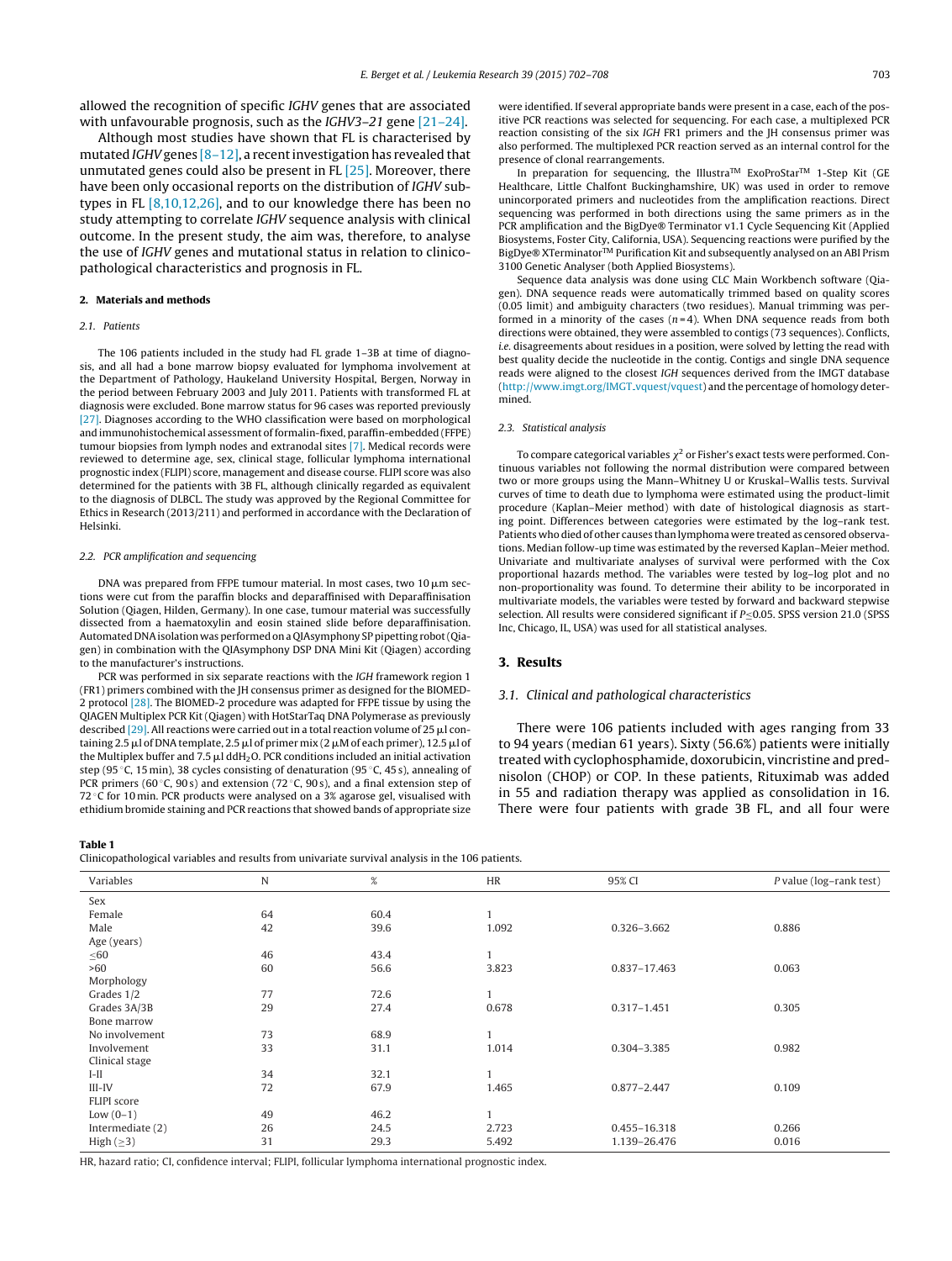| Table 2<br>Cases of follicular lymphoma with more than one productive <i>IGH</i> rearranged sequence.                                                                                                                                                                                                                                                                                                                       |
|-----------------------------------------------------------------------------------------------------------------------------------------------------------------------------------------------------------------------------------------------------------------------------------------------------------------------------------------------------------------------------------------------------------------------------|
| $C_{0.000}$ $\mu$ $\overline{\rm D}$ $\overline{\rm C}$ $\overline{\rm C}$ $\overline{\rm C}$ $\overline{\rm C}$ $\overline{\rm C}$ $\overline{\rm C}$ $\overline{\rm C}$ $\overline{\rm C}$ $\overline{\rm C}$ $\overline{\rm C}$ $\overline{\rm C}$ $\overline{\rm C}$ $\overline{\rm C}$ $\overline{\rm C}$ $\overline{\rm C}$ $\overline{\rm C}$ $\overline{\rm C}$ $\overline{\rm C}$ $\overline{\rm C}$ $\overline{\$ |

|      | Closest VDJ gene segments |           |    |                                                |  |
|------|---------------------------|-----------|----|------------------------------------------------|--|
| Case |                           | D         |    | Homology with the closest <i>IGHV</i> gene (%) |  |
| ς    | $V3 - 23$                 | $D5-24$   | 14 | 91.0                                           |  |
|      | $V5 - 51$                 | $D3-22$   | 14 | 93.6                                           |  |
|      | $V1 - 46$                 | D6-06     | I6 | 98.8                                           |  |
|      | $V3 - 48$                 | $D4 - 23$ |    | 74.2                                           |  |
| 61   | $V1 - 24$                 | $D1-26$   | 12 | 94.8                                           |  |
|      | $V3 - 23$                 | $D2-02$   | 14 | 99.5                                           |  |
|      | $V4 - 59$                 | $D3-03$   |    | 89.8                                           |  |
| 90   | $V3 - 23$                 | D6-06     | I5 | 86.8                                           |  |
|      | $V5 - 51$                 | $D6-25$   | J4 | 100.0                                          |  |

among the patients treated with CHOP or R-CHOP. Thirteen (12.3%) patients received chlorambucil. One patient (0.9%) received Rituximab monotherapy. Seventeen (16.0%) patients with stage I or II and grade 1 or 2 FL, were treated with local radiation therapy. Fifteen (14.2%) patients underwent observation only. Median follow-up time was 75 months (range, 62–88). During the followup period, 12 patients died as a consequence of their lymphoma disease and eight died of other causes. Clinicopathological characteristics with results from univariate analysis of survival are summarised in [Table](#page-1-0) 1.

## 3.2. IGHV, IGHD and IGHJ usage

One hundred and four productive IGH rearranged sequences were obtained in samples from 99 patients. Double  $(n=3)$  or triple  $(n=1)$  productive IGH rearranged sequences were obtained in four of these patients (Table 2).

Among the 25 functional IGHV genes used, the most frequently encountered were IGHV3–23 (12.5%), IGHV3–48 (11.5%), IGHV3–15 (8.7%), IGHV4–59 (7.7%) and IGHV5–51 (6.7%, Fig. 1). The use of these specific genes was not correlated with prognosis. The most frequently encountered IGHV genes in the cases with more than one productive sequence were IGHV3–23  $(n=3)$  and IGHV5–51  $(n=2,$  Table 2). The frequencies of *IGHV* subgroups in the 104 productive sequences had the following distribution: IGHV1, 19.2%; IGHV3, 57.7%; IGHV4, 11.5%; IGHV5, 7.7% and IGHV6, 3.8%. The

IGHV2 subgroup was not observed in any of the sequences. Twenty three different functional IGHD genes were used. The most frequently encountered were IGHD3–10 (8.7%), IGHD3-03 (7.7%) and IGHD3–22 (6.7%). The most frequently expressed IGHJ genes were IGHJ4 (51.0%), IGHJ6 (21.2%) and IGHJ3 (17.3%).

No productive IGHV-D-J rearrangements could be obtained in the remaining seven patients. In three of these cases, we were unable to establish clonality by the BIOMED-2 framework region one, two and three primers, probably due to the technical limitations related to use of FFPE tissue. Four cases had no material (FFPE tissue or DNA) left after routine diagnostic work was completed.

# 3.3. IGHV mutation status

The percentage of homology to the closest IGHV gene ranged from 60.4% to 100.0%, with a mean of 89.4% for the 104 productive sequences.

The means for the IGHV subgroups were: IGHV1, 95.4%; IGHV3, 88.1%; IGHV4, 86.3%; IGHV5, 91.3% and IGHV6, 87.0% [\(Fig.](#page-3-0) 2). A Kruskal–Wallis test revealed a statistically significant difference in IGHV sequence homology levels across the different IGHV subgroups ( $P < 0.001$ ). The IGHV1 subgroup recorded the highest median score (95.3%), while the IGHV4 subgroup had the lowest (86.6%). Additional testing of the median values with Mann–Whitney U test with Bonferroni adjustment showed



Fig. 1. Usage frequency of IGHV genes in follicular lymphoma. Along the X-axis are shown the 25 different IGHV sequences detected among 104 productive sequences obtained from 99 patients.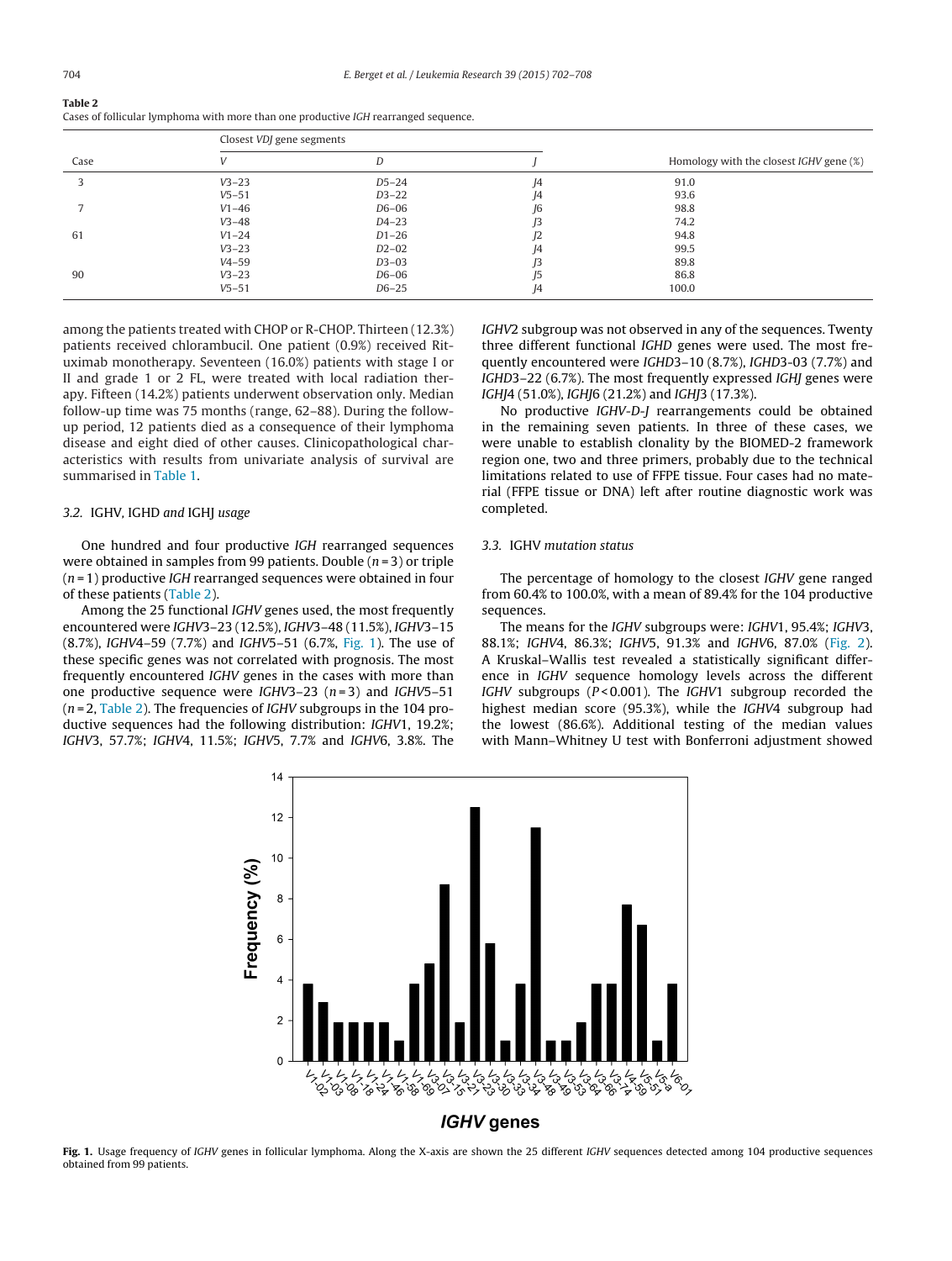<span id="page-3-0"></span>

**Fig. 2.** Homology of IGHV genes in follicular lymphoma. The diagram shows percentage of homology according to IGHV subgroups in 104 productive sequences obtained from 99 patients. Each observation is indicated by a dot and horizontal lines represent mean percentage of homology for the IGHV subgroup.

significant differences between IGHV1 and IGHV3, and between IGHV1 and IGHV4 (both  $P < 0.001$ ).

Fifteen productive sequences were unmutated, defined as >98% homology to the closest IGHV gene. Three of these sequences showed 100% homology. Unmutated sequences were observed in the IGHV1, IGHV3, IGHV5 and IGHV6 subgroups. IGHV1 subgroup exhibited the highest number of unmutated sequences.When compared with the IGHV3 and the IGHV4 subgroup, the difference was statistically significant ( $P = 0.004$  and  $P = 0.029$ , Fisher's exact test).

# 3.4. Correlation of IGHV subgroup usage with clinical outcome

The estimated survival at 5 years was 62.5% (SE 21.3%) for patients displaying the IGHV5 subgroup and 50.0% (SE 25.0%) for patients exhibiting more than one IGHV subgroup, whereas the estimated survival for patients using the other IGHV subgroups combined was 95.1% (SE 2.4%). Patients using IGHV5 or more than one IGHV subgroup had a significantly poorer survival by log–rank test ( $P = 0.013$  and  $P < 0.001$ , respectively) as compared to patients using other IGHV subgroups. When the patients using the IGHV5 and more than one *IGHV* subgroup were combined in a single group estimated hazard ratio was 7.6 (95% CI, 2.1–26.9, Table 3) with P < 0.001 by log–rank test [\(Fig.](#page-4-0) 3). Supplementary t(14;18)(q32;q21) fluorescence in situ hybridisation analysis (BCL2) and PCR (BCL2 MBR and MCR) was performed in 10 cases with IGHV5 or >1 IGHV subgroup expression. BCL2 translocation was detected in eight supporting the diagnosis of follicular lymphoma (data not shown).

Usage of IGHV5 was associated with age >60 years at diagnosis, whereas usage of more than one IGHV subgroup was not (Supplementary Table S1). Usage of IGHV5 or more than one IGHV subgroup was not associated with FL grade 3A/3B, clinical stage >III/IV or FLIPI score ≥3. Furthermore, no correlation between usage of IGHD or IGHJ genes and clinicopathological variables including patient's survival was detected.

# 3.5. Correlation of IGHV mutation status with clinicopathological variables

Unmutated IGHV sequences with >98% homology to the closest IGHV gene was observed more frequently in patients with age >60

#### **Table 3**

Univariate survival analysis of IGHV subgroup usage and mutation status according to different homology cutoff values in the 99 patients with productive rearrangements.

| Variables        | $\mathbf N$ | HR    | 95% CI          | P value (log-rank test) |
|------------------|-------------|-------|-----------------|-------------------------|
| IGHV subgroup    |             |       |                 |                         |
| IGHV1-4, IGHV6   | 89          |       |                 |                         |
| IGHV5 or >1 IGHV | 10          | 7.555 | 2.119-26.931    | < 0.001                 |
| IGHV homology    |             |       |                 |                         |
| $\leq$ 93%       | 69          |       |                 |                         |
| >93%             | 30          | 2.589 | $0.827 - 8.108$ | 0.090                   |
| IGHV homology    |             |       |                 |                         |
| $\leq 96\%$      | 81          |       |                 |                         |
| >96%             | 18          | 2.198 | $0.661 - 7.307$ | 0.187                   |
| IGHV homology    |             |       |                 |                         |
| $\leq 98\%$      | 84          |       |                 |                         |
| >98%             | 15          | 1.824 | $0.493 - 6.743$ | 0.360                   |
| IGHV homology    |             |       |                 |                         |
| $\leq$ 99%       | 89          |       |                 |                         |
| >99%             | 10          | 1.617 | 0.353-7.396     | 0.532                   |

HR, hazard ratio; CI, confidence interval.

The sequences with the highest homology score were included in patients with double or triple productive IGH rearranged sequences.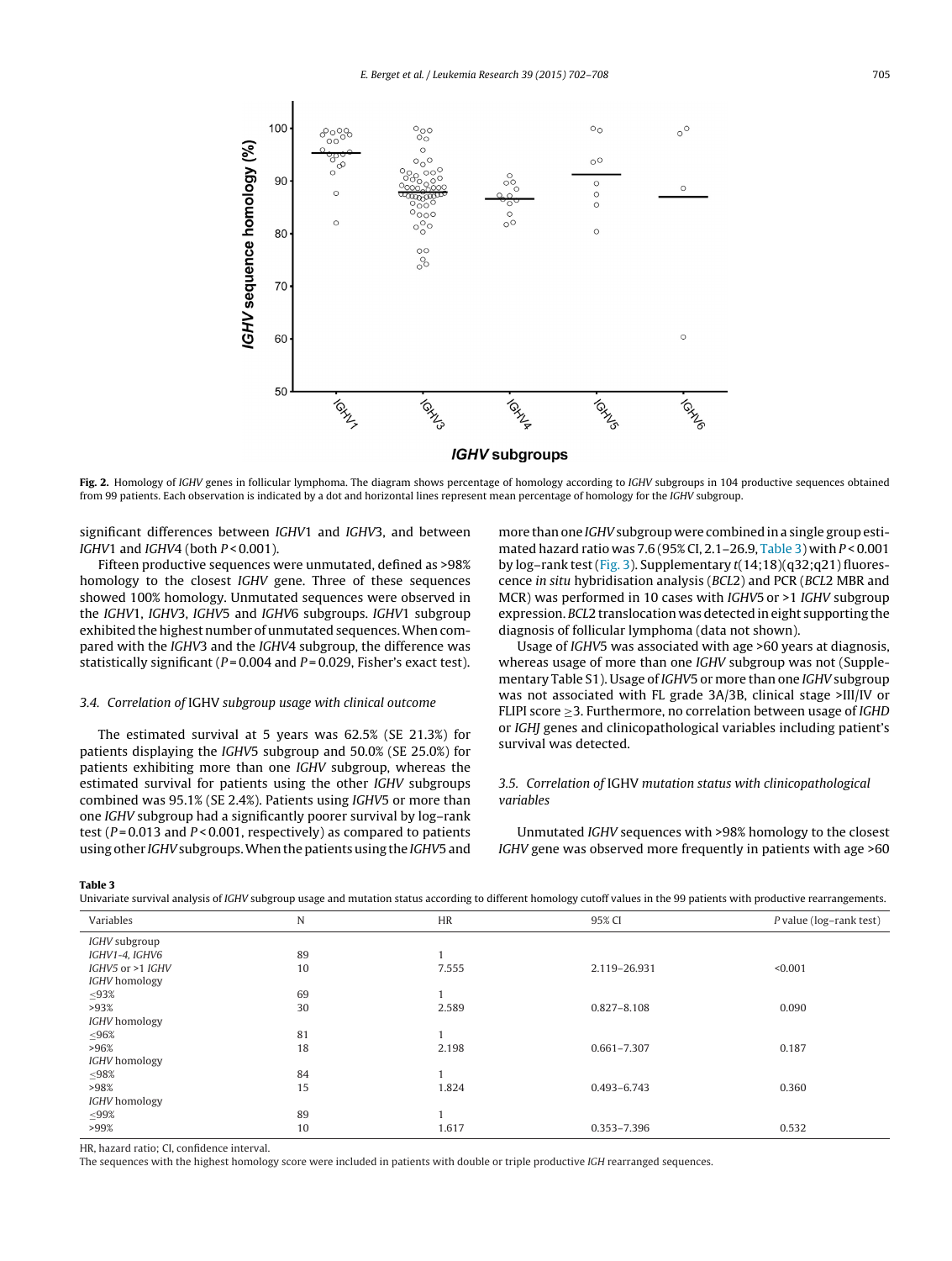<span id="page-4-0"></span>

Fig. 3. Survival of follicular lymphoma patients according to IGHV subgroup usage. Kaplan–Meier survival curves of 99 patients are shown. The survival of patients using the IGHV5 subgroup ( $n = 6$ ) or more than one IGHV subgroup ( $n = 4$ ) were combined into a single group, and compared to the survival of patients using the IGHV1–4 or IGHV6 subgroups. Statistical difference was calculated by the log-rank test.

years (13 of 58 patients; 22.4%) than in patients aged ≤60 years (two of 41 patients; 4.9%), when sequences with the highest homology scores were included for the patients with double or triple productive rearranged IGH sequences. The difference was statistically significant by Fisher's exact test ( $P = 0.022$ ). Unmutated sequences were associated with >1 IGHV subgroup usage, but not with IGHV5 subgroup usage (Supplementary Table S1). There were no significant associations between unmutated IGHV genes and the other clinicopathological variables studied.

The estimated survival at 5 years was 80.0% (SE 10.3%) for patients carrying unmutated IGHV genes and 93.6% (SE 2.8%) for patients with mutated IGHV. The difference in survival was not significant by log–rank test. Moreover, no significant impact on survival was observed according to different homology cutoff values [\(Table](#page-3-0) 3). The estimated hazard ratio was 2.6 (95% CI, 0.8–8.1,  $P = 0.090$ ) when a cutoff of >93% homology was used.

#### 3.6. Multivariate survival analysis

The combination of IGHV5 and >1 IGHV subgroup usage remained a significant factor in a multivariate analysis when the variables age >60 years, clinical stage >III/IV, FLIPI score  $\geq$ 3 and IGHV homology >93% were included (Table 4).

### **4. Discussion**

Our analysis showed that the usage of IGHV genes used in follicular lymphomas mostly resembled the repertoire of normal peripheral blood B cells [\[30,31\].](#page-6-0) Thus, the IGHV3–23 gene was the most frequently used IGHV gene. However, some discrepancies

# **Table 4**

Cox multivariate analysis of prognostic factors in the 99 patients with productive IGH rearranged sequences.

| Variables                 | <b>HR</b> | 95% CI          | P value |
|---------------------------|-----------|-----------------|---------|
| Age >60 years             | 2.830     | 0.614-13.033    | 0.182   |
| Clinical stages III/IV    | 4.143     | 0.447-38.398    | 0.211   |
| FLIPI score $>3$          | 1.942     | $0.535 - 7.042$ | 0.313   |
| IGHV5 or >1 IGHV subgroup | 5.621     | 1.484-21.290    | 0.005   |
| IGHV homology >93%        | 2.185     | $0.630 - 7.571$ | 0.218   |
|                           |           |                 |         |

HR, hazard ratio; CI, confidence interval; FLIPI, follicular lymphoma international prognostic index.

were observed. The IGHV3–15, IGHV3–48 and the IGHV5–51 genes, which are not among the most frequently employed IGHV genes in normal B cells, were frequently expressed in our patient cohort. Conversely, the IGHV3-30-3 and the IGHV4–39 genes that are common in normal B cells were not represented in our patients.

The IGHV3-23 was the most frequently used gene also in a previous study of 30 FL samples [\[12\].](#page-5-0) In that study, however, IGHV3–15, IGHV3–48 and IGHV5–51 were not commonly expressed, contrasting our results. In another study of 26 FLs, the IGHV1–18 and the IGHV3–48 were the most frequently encountered genes [\[32\].](#page-6-0) Although relative frequencies of individual IGHV genes diverge among series, the frequencies of IGHV subgroups tend to be more similar for FL  $[8,12,26,32,33]$ . In agreement with previous studies, IGHV3 was the most frequently used subgroup, followed by the IGHV1 and IGHV4 subgroups.

A novel finding in our study was that usage of IGHV subgroups was related to survival. Unfavourable prognosis was observed for two patient groups; the patients using the IGHV5 subgroup and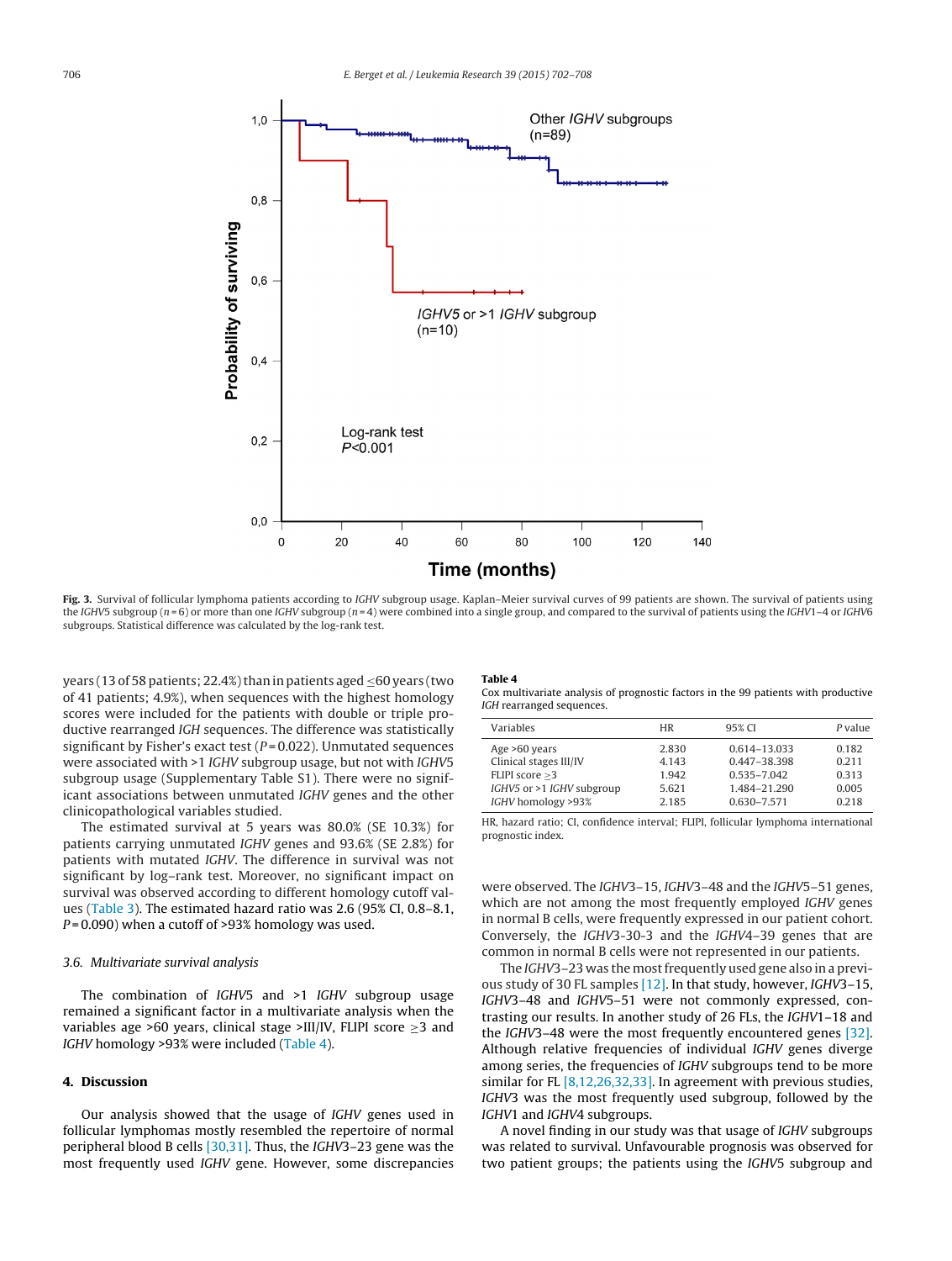<span id="page-5-0"></span>the patients using more than one IGHV subgroup. Whether these patient groups were compared separately or combined, survival was significantly different from that of patients using other IGHV subgroups. The poor survival associated with subgroup usage was also ofindependent prognostic importance in a multivariate model. Similarly, the IGHV3–21 gene has been correlated with poor clinical outcome in studies of CLL [21,22]. The IGHV3–21 gene was expressed in only two of our FL patients, and an association with prognosis could; therefore, not be evaluated. Other IGHV genes or subgroups have, to our knowledge, not been associated with adverse prognosis, neither in CLL nor in other B cell neoplasms.

The IGHV genes were commonly mutated in our study, as also observed in previous studies of FL [10,12,32,34]. Unexpectedly, however, unmutated IGHV genes were detected in 15.2% (15/99) of the patients from whom productive rearrangements were obtained. Three of these patients even had truly unmutated IGHV genes showing 100% homology. Unmutated IGHV genes have previously been observed in a minority of other germinal or post-germinal centre-associated lymphomas, such as DLBCL and Burkitt lymphoma [\[35–39\],](#page-6-0) but to our knowledge not in FL. Due to the unexpected high frequency of unmutated IGHV genes in our patients, the morphology of these cases were re-evaluated. Morphological and immunophenotypic characteristics of FL were confirmed in all cases. Nine showed FL grades one and two, five grades 3A and one grade 3B.

We were unable to show any significant difference in survival for patients carrying unmutated IGHV genes as compared with patients carrying mutated sequences, despite the fact that unmutated IGHV genes were seen more frequently in patients with age >60 years. The reason for the association with age is unclear. The 98% homology cutoff value for assigning cases to the unmutated or mutated subgroup has been widely used for prognostication in CLL. Recently, the best cutoff identity of IGHV genes to predict survival was shown to be 97% in MCL [\[40\].](#page-6-0) Cutoffs of 98 or 97% may not necessarily be appropriate for FL. We were, however, not able to detect any significant differences in survival according to different homology cutoff values in our FL patients [\(Table](#page-3-0) 3).

Although no differences in outcome were detected, the observation of unmutated and truly unmutated IGHV genes indicates that a subset of FL cases could be derived from pre-germinal centre B cells. A more naïve cell of origin has previously also been suggested for the unmutated cases of CLL and MCL. [15,40] On the other hand, mutational status appeared to be related to the use of different IGHV subgroups with the IGHV1 subgroup showing highest number of unmutated sequences. Such biased IGHV usage could also reflect selection and activation by a restricted set of antigens, superantigens, or both [\[41\].](#page-6-0) Accordingly, the definition of a cell of origin for a subset of FL cases may be facing the same challenges already encountered for CLL [\[42\].](#page-6-0)

We also observed a somewhat higher frequency of IGHV5 subgroup usage in our FLs (7.7%) than that reported for normal peripheral blood B cells, i.e. 1.4% for CD5+ and 2.9% for CD5− B cells [\[30\].](#page-6-0) These differences suggest an overrepresentation of IGHV5 genes in FL. Given the poorer survival of IGHV5-positive patients, it is tempting to speculate that specific antigens may be responsible for a more aggressive clinical course in this subset of FL patients.

In summary,the IGHV3 subgroup and in particular the IGHV3–23 were the most frequently used in FL. Usage of the IGHV5 and more than one IGHV subgroup were associated with shorter survival, and was an independent risk factor in multivariate analysis. Although validation in larger series is warranted, the survival data indicate that IGHV sequence analysis could aid in predicting prognosis of FL patients. Finally, heterogeneity in mutational status was noted as also unmutated IGHV genes were present. This could raise the possibility that a subset of FLs might be derived from pre-germinal centre B cells.

#### **Conflicts of interest statement**

There are no conflicts of interest to declare.

## **Acknowledgements**

The study has been funded by a fellowship from the University of Bergen, and grants provided by the Western Norway Regional Health Authority and Dr. Med F. G. Gades Legat.

# **Appendix A. Supplementary data**

Supplementary data associated with this article can be found, in the online version, at [http://dx.doi.org/10.1016/j.leukres.](http://dx.doi.org/10.1016/j.leukres.2015.03.003) [2015.03.003](http://dx.doi.org/10.1016/j.leukres.2015.03.003).

## **References**

- [1] [Roman](http://refhub.elsevier.com/S0145-2126(15)00072-7/sbref0215) [E,](http://refhub.elsevier.com/S0145-2126(15)00072-7/sbref0215) [Smith](http://refhub.elsevier.com/S0145-2126(15)00072-7/sbref0215) [AG.](http://refhub.elsevier.com/S0145-2126(15)00072-7/sbref0215) [Epidemiology](http://refhub.elsevier.com/S0145-2126(15)00072-7/sbref0215) [of](http://refhub.elsevier.com/S0145-2126(15)00072-7/sbref0215) [lymphomas.](http://refhub.elsevier.com/S0145-2126(15)00072-7/sbref0215) [Histopathology](http://refhub.elsevier.com/S0145-2126(15)00072-7/sbref0215) [2011;58\(1\):4](http://refhub.elsevier.com/S0145-2126(15)00072-7/sbref0215)–[14.](http://refhub.elsevier.com/S0145-2126(15)00072-7/sbref0215)
- [2] [Solal-Celigny](http://refhub.elsevier.com/S0145-2126(15)00072-7/sbref0220) [P,](http://refhub.elsevier.com/S0145-2126(15)00072-7/sbref0220) [Roy](http://refhub.elsevier.com/S0145-2126(15)00072-7/sbref0220) P, [Colombat](http://refhub.elsevier.com/S0145-2126(15)00072-7/sbref0220) P, [et](http://refhub.elsevier.com/S0145-2126(15)00072-7/sbref0220) [al.](http://refhub.elsevier.com/S0145-2126(15)00072-7/sbref0220) [Follicular](http://refhub.elsevier.com/S0145-2126(15)00072-7/sbref0220) [lymphoma](http://refhub.elsevier.com/S0145-2126(15)00072-7/sbref0220) [international](http://refhub.elsevier.com/S0145-2126(15)00072-7/sbref0220) [prognostic](http://refhub.elsevier.com/S0145-2126(15)00072-7/sbref0220) [index.](http://refhub.elsevier.com/S0145-2126(15)00072-7/sbref0220) [Blood](http://refhub.elsevier.com/S0145-2126(15)00072-7/sbref0220) [2004;104\(5\):1258–65.](http://refhub.elsevier.com/S0145-2126(15)00072-7/sbref0220)
- [3] [Federico](http://refhub.elsevier.com/S0145-2126(15)00072-7/sbref0225) [M,](http://refhub.elsevier.com/S0145-2126(15)00072-7/sbref0225) [Bellei](http://refhub.elsevier.com/S0145-2126(15)00072-7/sbref0225) [M,](http://refhub.elsevier.com/S0145-2126(15)00072-7/sbref0225) [Marcheselli](http://refhub.elsevier.com/S0145-2126(15)00072-7/sbref0225) [L,](http://refhub.elsevier.com/S0145-2126(15)00072-7/sbref0225) [et](http://refhub.elsevier.com/S0145-2126(15)00072-7/sbref0225) [al.](http://refhub.elsevier.com/S0145-2126(15)00072-7/sbref0225) [Follicular](http://refhub.elsevier.com/S0145-2126(15)00072-7/sbref0225) [lymphoma](http://refhub.elsevier.com/S0145-2126(15)00072-7/sbref0225) [international](http://refhub.elsevier.com/S0145-2126(15)00072-7/sbref0225) [prognostic](http://refhub.elsevier.com/S0145-2126(15)00072-7/sbref0225) [index](http://refhub.elsevier.com/S0145-2126(15)00072-7/sbref0225) [2:](http://refhub.elsevier.com/S0145-2126(15)00072-7/sbref0225) [a](http://refhub.elsevier.com/S0145-2126(15)00072-7/sbref0225) [new](http://refhub.elsevier.com/S0145-2126(15)00072-7/sbref0225) [prognostic](http://refhub.elsevier.com/S0145-2126(15)00072-7/sbref0225) [index](http://refhub.elsevier.com/S0145-2126(15)00072-7/sbref0225) [for](http://refhub.elsevier.com/S0145-2126(15)00072-7/sbref0225) [follicular](http://refhub.elsevier.com/S0145-2126(15)00072-7/sbref0225) [lymphoma](http://refhub.elsevier.com/S0145-2126(15)00072-7/sbref0225) [developed](http://refhub.elsevier.com/S0145-2126(15)00072-7/sbref0225) [by](http://refhub.elsevier.com/S0145-2126(15)00072-7/sbref0225) [the](http://refhub.elsevier.com/S0145-2126(15)00072-7/sbref0225) [international](http://refhub.elsevier.com/S0145-2126(15)00072-7/sbref0225) [follicular](http://refhub.elsevier.com/S0145-2126(15)00072-7/sbref0225) [lymphoma](http://refhub.elsevier.com/S0145-2126(15)00072-7/sbref0225) [prognostic](http://refhub.elsevier.com/S0145-2126(15)00072-7/sbref0225) [factor](http://refhub.elsevier.com/S0145-2126(15)00072-7/sbref0225) [project.](http://refhub.elsevier.com/S0145-2126(15)00072-7/sbref0225) [J](http://refhub.elsevier.com/S0145-2126(15)00072-7/sbref0225) [Clin](http://refhub.elsevier.com/S0145-2126(15)00072-7/sbref0225) [Oncol](http://refhub.elsevier.com/S0145-2126(15)00072-7/sbref0225) [2009;27\(27\):4555–62.](http://refhub.elsevier.com/S0145-2126(15)00072-7/sbref0225)
- [4] [Liu](http://refhub.elsevier.com/S0145-2126(15)00072-7/sbref0230) [YF,](http://refhub.elsevier.com/S0145-2126(15)00072-7/sbref0230) [Hernandez](http://refhub.elsevier.com/S0145-2126(15)00072-7/sbref0230) [AM,](http://refhub.elsevier.com/S0145-2126(15)00072-7/sbref0230) [Shibata](http://refhub.elsevier.com/S0145-2126(15)00072-7/sbref0230) [D,](http://refhub.elsevier.com/S0145-2126(15)00072-7/sbref0230) [et](http://refhub.elsevier.com/S0145-2126(15)00072-7/sbref0230) [al.](http://refhub.elsevier.com/S0145-2126(15)00072-7/sbref0230) [BCL2](http://refhub.elsevier.com/S0145-2126(15)00072-7/sbref0230) [translocation](http://refhub.elsevier.com/S0145-2126(15)00072-7/sbref0230) [frequency](http://refhub.elsevier.com/S0145-2126(15)00072-7/sbref0230) [rises](http://refhub.elsevier.com/S0145-2126(15)00072-7/sbref0230) [with](http://refhub.elsevier.com/S0145-2126(15)00072-7/sbref0230) [age](http://refhub.elsevier.com/S0145-2126(15)00072-7/sbref0230) [in](http://refhub.elsevier.com/S0145-2126(15)00072-7/sbref0230) [humans.](http://refhub.elsevier.com/S0145-2126(15)00072-7/sbref0230) [Proc](http://refhub.elsevier.com/S0145-2126(15)00072-7/sbref0230) [Natl](http://refhub.elsevier.com/S0145-2126(15)00072-7/sbref0230) [Acad](http://refhub.elsevier.com/S0145-2126(15)00072-7/sbref0230) [Sci](http://refhub.elsevier.com/S0145-2126(15)00072-7/sbref0230) [USA](http://refhub.elsevier.com/S0145-2126(15)00072-7/sbref0230) [1994;91\(19\):8910–4.](http://refhub.elsevier.com/S0145-2126(15)00072-7/sbref0230)
- [5] [Limpens](http://refhub.elsevier.com/S0145-2126(15)00072-7/sbref0235) [J,](http://refhub.elsevier.com/S0145-2126(15)00072-7/sbref0235) [Stad](http://refhub.elsevier.com/S0145-2126(15)00072-7/sbref0235) [R,](http://refhub.elsevier.com/S0145-2126(15)00072-7/sbref0235) [Vos](http://refhub.elsevier.com/S0145-2126(15)00072-7/sbref0235) [C,](http://refhub.elsevier.com/S0145-2126(15)00072-7/sbref0235) [et](http://refhub.elsevier.com/S0145-2126(15)00072-7/sbref0235) [al.](http://refhub.elsevier.com/S0145-2126(15)00072-7/sbref0235) [Lymphoma-associated](http://refhub.elsevier.com/S0145-2126(15)00072-7/sbref0235) [translocation](http://refhub.elsevier.com/S0145-2126(15)00072-7/sbref0235) [t](http://refhub.elsevier.com/S0145-2126(15)00072-7/sbref0235)[\(14;18\)](http://refhub.elsevier.com/S0145-2126(15)00072-7/sbref0235) [in](http://refhub.elsevier.com/S0145-2126(15)00072-7/sbref0235) [blood](http://refhub.elsevier.com/S0145-2126(15)00072-7/sbref0235) [B](http://refhub.elsevier.com/S0145-2126(15)00072-7/sbref0235) [cells](http://refhub.elsevier.com/S0145-2126(15)00072-7/sbref0235) [of](http://refhub.elsevier.com/S0145-2126(15)00072-7/sbref0235) [normal](http://refhub.elsevier.com/S0145-2126(15)00072-7/sbref0235) [individuals.](http://refhub.elsevier.com/S0145-2126(15)00072-7/sbref0235) [Blood](http://refhub.elsevier.com/S0145-2126(15)00072-7/sbref0235) [1995;85\(9\):2528–36.](http://refhub.elsevier.com/S0145-2126(15)00072-7/sbref0235)
- [6] [Dolken](http://refhub.elsevier.com/S0145-2126(15)00072-7/sbref0240) [G,](http://refhub.elsevier.com/S0145-2126(15)00072-7/sbref0240) [Illerhaus](http://refhub.elsevier.com/S0145-2126(15)00072-7/sbref0240) [G,](http://refhub.elsevier.com/S0145-2126(15)00072-7/sbref0240) [Hirt](http://refhub.elsevier.com/S0145-2126(15)00072-7/sbref0240) [C,](http://refhub.elsevier.com/S0145-2126(15)00072-7/sbref0240) [et](http://refhub.elsevier.com/S0145-2126(15)00072-7/sbref0240) [al.](http://refhub.elsevier.com/S0145-2126(15)00072-7/sbref0240) [BCL-2/J\(H\)](http://refhub.elsevier.com/S0145-2126(15)00072-7/sbref0240) [rearrangements](http://refhub.elsevier.com/S0145-2126(15)00072-7/sbref0240) [in](http://refhub.elsevier.com/S0145-2126(15)00072-7/sbref0240) [circulating](http://refhub.elsevier.com/S0145-2126(15)00072-7/sbref0240) [B](http://refhub.elsevier.com/S0145-2126(15)00072-7/sbref0240) [cells](http://refhub.elsevier.com/S0145-2126(15)00072-7/sbref0240) [of](http://refhub.elsevier.com/S0145-2126(15)00072-7/sbref0240) [healthy](http://refhub.elsevier.com/S0145-2126(15)00072-7/sbref0240) [blood](http://refhub.elsevier.com/S0145-2126(15)00072-7/sbref0240) [donors](http://refhub.elsevier.com/S0145-2126(15)00072-7/sbref0240) [and](http://refhub.elsevier.com/S0145-2126(15)00072-7/sbref0240) [patients](http://refhub.elsevier.com/S0145-2126(15)00072-7/sbref0240) [with](http://refhub.elsevier.com/S0145-2126(15)00072-7/sbref0240) [nonmalignant](http://refhub.elsevier.com/S0145-2126(15)00072-7/sbref0240) [diseases.](http://refhub.elsevier.com/S0145-2126(15)00072-7/sbref0240) [J](http://refhub.elsevier.com/S0145-2126(15)00072-7/sbref0240) [Clin](http://refhub.elsevier.com/S0145-2126(15)00072-7/sbref0240) [Oncol](http://refhub.elsevier.com/S0145-2126(15)00072-7/sbref0240) [1996;14\(4\):1333–44.](http://refhub.elsevier.com/S0145-2126(15)00072-7/sbref0240)
- [7] [Swerdlow](http://refhub.elsevier.com/S0145-2126(15)00072-7/sbref0245) [SH,](http://refhub.elsevier.com/S0145-2126(15)00072-7/sbref0245) [Campo](http://refhub.elsevier.com/S0145-2126(15)00072-7/sbref0245) [E,](http://refhub.elsevier.com/S0145-2126(15)00072-7/sbref0245) [Harris](http://refhub.elsevier.com/S0145-2126(15)00072-7/sbref0245) [NL,](http://refhub.elsevier.com/S0145-2126(15)00072-7/sbref0245) [et](http://refhub.elsevier.com/S0145-2126(15)00072-7/sbref0245) [al.,](http://refhub.elsevier.com/S0145-2126(15)00072-7/sbref0245) [editors.](http://refhub.elsevier.com/S0145-2126(15)00072-7/sbref0245) [WHO](http://refhub.elsevier.com/S0145-2126(15)00072-7/sbref0245) [classification](http://refhub.elsevier.com/S0145-2126(15)00072-7/sbref0245) [of](http://refhub.elsevier.com/S0145-2126(15)00072-7/sbref0245) [tumours](http://refhub.elsevier.com/S0145-2126(15)00072-7/sbref0245) [of](http://refhub.elsevier.com/S0145-2126(15)00072-7/sbref0245) [haematopoietic](http://refhub.elsevier.com/S0145-2126(15)00072-7/sbref0245) [and](http://refhub.elsevier.com/S0145-2126(15)00072-7/sbref0245) [lymphoid](http://refhub.elsevier.com/S0145-2126(15)00072-7/sbref0245) [tissues.](http://refhub.elsevier.com/S0145-2126(15)00072-7/sbref0245) [4th](http://refhub.elsevier.com/S0145-2126(15)00072-7/sbref0245) [ed](http://refhub.elsevier.com/S0145-2126(15)00072-7/sbref0245) [Lyon:](http://refhub.elsevier.com/S0145-2126(15)00072-7/sbref0245) [IARC](http://refhub.elsevier.com/S0145-2126(15)00072-7/sbref0245) [Press;](http://refhub.elsevier.com/S0145-2126(15)00072-7/sbref0245) [2008.](http://refhub.elsevier.com/S0145-2126(15)00072-7/sbref0245)
- [8] [Bahler](http://refhub.elsevier.com/S0145-2126(15)00072-7/sbref0250) [DW,](http://refhub.elsevier.com/S0145-2126(15)00072-7/sbref0250) [Campbell](http://refhub.elsevier.com/S0145-2126(15)00072-7/sbref0250) [MJ,](http://refhub.elsevier.com/S0145-2126(15)00072-7/sbref0250) [Hart](http://refhub.elsevier.com/S0145-2126(15)00072-7/sbref0250) [S,](http://refhub.elsevier.com/S0145-2126(15)00072-7/sbref0250) [et](http://refhub.elsevier.com/S0145-2126(15)00072-7/sbref0250) [al.](http://refhub.elsevier.com/S0145-2126(15)00072-7/sbref0250) [Ig](http://refhub.elsevier.com/S0145-2126(15)00072-7/sbref0250) [VH](http://refhub.elsevier.com/S0145-2126(15)00072-7/sbref0250) [gene](http://refhub.elsevier.com/S0145-2126(15)00072-7/sbref0250) [expression](http://refhub.elsevier.com/S0145-2126(15)00072-7/sbref0250) [among](http://refhub.elsevier.com/S0145-2126(15)00072-7/sbref0250) [human](http://refhub.elsevier.com/S0145-2126(15)00072-7/sbref0250) [follicular](http://refhub.elsevier.com/S0145-2126(15)00072-7/sbref0250) [lymphoma.](http://refhub.elsevier.com/S0145-2126(15)00072-7/sbref0250) [Blood](http://refhub.elsevier.com/S0145-2126(15)00072-7/sbref0250) [1991;78\(6\):1561](http://refhub.elsevier.com/S0145-2126(15)00072-7/sbref0250)–[8.](http://refhub.elsevier.com/S0145-2126(15)00072-7/sbref0250)
- [9] [Zhu](http://refhub.elsevier.com/S0145-2126(15)00072-7/sbref0255) [D,](http://refhub.elsevier.com/S0145-2126(15)00072-7/sbref0255) [Hawkins](http://refhub.elsevier.com/S0145-2126(15)00072-7/sbref0255) [RE,](http://refhub.elsevier.com/S0145-2126(15)00072-7/sbref0255) [Hamblin](http://refhub.elsevier.com/S0145-2126(15)00072-7/sbref0255) [TJ,](http://refhub.elsevier.com/S0145-2126(15)00072-7/sbref0255) [et](http://refhub.elsevier.com/S0145-2126(15)00072-7/sbref0255) [al.](http://refhub.elsevier.com/S0145-2126(15)00072-7/sbref0255) [Clonal](http://refhub.elsevier.com/S0145-2126(15)00072-7/sbref0255) [history](http://refhub.elsevier.com/S0145-2126(15)00072-7/sbref0255) [of](http://refhub.elsevier.com/S0145-2126(15)00072-7/sbref0255) [a](http://refhub.elsevier.com/S0145-2126(15)00072-7/sbref0255) [human](http://refhub.elsevier.com/S0145-2126(15)00072-7/sbref0255) [follicular](http://refhub.elsevier.com/S0145-2126(15)00072-7/sbref0255) [lym](http://refhub.elsevier.com/S0145-2126(15)00072-7/sbref0255)[phoma](http://refhub.elsevier.com/S0145-2126(15)00072-7/sbref0255) [as](http://refhub.elsevier.com/S0145-2126(15)00072-7/sbref0255) [revealed](http://refhub.elsevier.com/S0145-2126(15)00072-7/sbref0255) [in](http://refhub.elsevier.com/S0145-2126(15)00072-7/sbref0255) [the](http://refhub.elsevier.com/S0145-2126(15)00072-7/sbref0255) [immunoglobulin](http://refhub.elsevier.com/S0145-2126(15)00072-7/sbref0255) [variable](http://refhub.elsevier.com/S0145-2126(15)00072-7/sbref0255) [region](http://refhub.elsevier.com/S0145-2126(15)00072-7/sbref0255) [genes.](http://refhub.elsevier.com/S0145-2126(15)00072-7/sbref0255) [Br](http://refhub.elsevier.com/S0145-2126(15)00072-7/sbref0255) [J](http://refhub.elsevier.com/S0145-2126(15)00072-7/sbref0255) [Haematol](http://refhub.elsevier.com/S0145-2126(15)00072-7/sbref0255) [1994;86\(3\):505](http://refhub.elsevier.com/S0145-2126(15)00072-7/sbref0255)–[12.](http://refhub.elsevier.com/S0145-2126(15)00072-7/sbref0255)
- [10] [Stamatopoulos](http://refhub.elsevier.com/S0145-2126(15)00072-7/sbref0260) [K,](http://refhub.elsevier.com/S0145-2126(15)00072-7/sbref0260) [Kosmas](http://refhub.elsevier.com/S0145-2126(15)00072-7/sbref0260) [C,](http://refhub.elsevier.com/S0145-2126(15)00072-7/sbref0260) [Papadaki](http://refhub.elsevier.com/S0145-2126(15)00072-7/sbref0260) [T,](http://refhub.elsevier.com/S0145-2126(15)00072-7/sbref0260) [et](http://refhub.elsevier.com/S0145-2126(15)00072-7/sbref0260) [al.](http://refhub.elsevier.com/S0145-2126(15)00072-7/sbref0260) [Follicular](http://refhub.elsevier.com/S0145-2126(15)00072-7/sbref0260) [lymphoma](http://refhub.elsevier.com/S0145-2126(15)00072-7/sbref0260) [immunoglobulin](http://refhub.elsevier.com/S0145-2126(15)00072-7/sbref0260) [kappa](http://refhub.elsevier.com/S0145-2126(15)00072-7/sbref0260) [light](http://refhub.elsevier.com/S0145-2126(15)00072-7/sbref0260) [chains](http://refhub.elsevier.com/S0145-2126(15)00072-7/sbref0260) [are](http://refhub.elsevier.com/S0145-2126(15)00072-7/sbref0260) [affected](http://refhub.elsevier.com/S0145-2126(15)00072-7/sbref0260) [by](http://refhub.elsevier.com/S0145-2126(15)00072-7/sbref0260) [the](http://refhub.elsevier.com/S0145-2126(15)00072-7/sbref0260) [antigen](http://refhub.elsevier.com/S0145-2126(15)00072-7/sbref0260) [selection](http://refhub.elsevier.com/S0145-2126(15)00072-7/sbref0260) [pro](http://refhub.elsevier.com/S0145-2126(15)00072-7/sbref0260)[cess,](http://refhub.elsevier.com/S0145-2126(15)00072-7/sbref0260) [but](http://refhub.elsevier.com/S0145-2126(15)00072-7/sbref0260) [to](http://refhub.elsevier.com/S0145-2126(15)00072-7/sbref0260) [a](http://refhub.elsevier.com/S0145-2126(15)00072-7/sbref0260) [lesser](http://refhub.elsevier.com/S0145-2126(15)00072-7/sbref0260) [degree](http://refhub.elsevier.com/S0145-2126(15)00072-7/sbref0260) [than](http://refhub.elsevier.com/S0145-2126(15)00072-7/sbref0260) [their](http://refhub.elsevier.com/S0145-2126(15)00072-7/sbref0260) [partner](http://refhub.elsevier.com/S0145-2126(15)00072-7/sbref0260) [heavy](http://refhub.elsevier.com/S0145-2126(15)00072-7/sbref0260) [chains.](http://refhub.elsevier.com/S0145-2126(15)00072-7/sbref0260) [Br](http://refhub.elsevier.com/S0145-2126(15)00072-7/sbref0260) [J](http://refhub.elsevier.com/S0145-2126(15)00072-7/sbref0260) [Haematol](http://refhub.elsevier.com/S0145-2126(15)00072-7/sbref0260) [1997;96\(1\):132–46.](http://refhub.elsevier.com/S0145-2126(15)00072-7/sbref0260)
- [11] [Ottensmeier](http://refhub.elsevier.com/S0145-2126(15)00072-7/sbref0265) [Ch,](http://refhub.elsevier.com/S0145-2126(15)00072-7/sbref0265) [Fau-Thompsett](http://refhub.elsevier.com/S0145-2126(15)00072-7/sbref0265) [AR,](http://refhub.elsevier.com/S0145-2126(15)00072-7/sbref0265) [Thompsett](http://refhub.elsevier.com/S0145-2126(15)00072-7/sbref0265) [Ar,](http://refhub.elsevier.com/S0145-2126(15)00072-7/sbref0265) [Fau-Zhu](http://refhub.elsevier.com/S0145-2126(15)00072-7/sbref0265) [D,](http://refhub.elsevier.com/S0145-2126(15)00072-7/sbref0265) [Zhu](http://refhub.elsevier.com/S0145-2126(15)00072-7/sbref0265) [D,](http://refhub.elsevier.com/S0145-2126(15)00072-7/sbref0265) [Fau-](http://refhub.elsevier.com/S0145-2126(15)00072-7/sbref0265)[Wilkins](http://refhub.elsevier.com/S0145-2126(15)00072-7/sbref0265) [BS,](http://refhub.elsevier.com/S0145-2126(15)00072-7/sbref0265) [et](http://refhub.elsevier.com/S0145-2126(15)00072-7/sbref0265) [al.](http://refhub.elsevier.com/S0145-2126(15)00072-7/sbref0265) [Analysis](http://refhub.elsevier.com/S0145-2126(15)00072-7/sbref0265) [of](http://refhub.elsevier.com/S0145-2126(15)00072-7/sbref0265) [VH](http://refhub.elsevier.com/S0145-2126(15)00072-7/sbref0265) [genes](http://refhub.elsevier.com/S0145-2126(15)00072-7/sbref0265) [in](http://refhub.elsevier.com/S0145-2126(15)00072-7/sbref0265) [follicular](http://refhub.elsevier.com/S0145-2126(15)00072-7/sbref0265) [and](http://refhub.elsevier.com/S0145-2126(15)00072-7/sbref0265) [diffuse](http://refhub.elsevier.com/S0145-2126(15)00072-7/sbref0265) [lymphoma](http://refhub.elsevier.com/S0145-2126(15)00072-7/sbref0265) [shows](http://refhub.elsevier.com/S0145-2126(15)00072-7/sbref0265) [ongoing](http://refhub.elsevier.com/S0145-2126(15)00072-7/sbref0265) [somatic](http://refhub.elsevier.com/S0145-2126(15)00072-7/sbref0265) [mutation](http://refhub.elsevier.com/S0145-2126(15)00072-7/sbref0265) [and](http://refhub.elsevier.com/S0145-2126(15)00072-7/sbref0265) [multiple](http://refhub.elsevier.com/S0145-2126(15)00072-7/sbref0265) [isotype](http://refhub.elsevier.com/S0145-2126(15)00072-7/sbref0265) [transcripts](http://refhub.elsevier.com/S0145-2126(15)00072-7/sbref0265) [in](http://refhub.elsevier.com/S0145-2126(15)00072-7/sbref0265) [early](http://refhub.elsevier.com/S0145-2126(15)00072-7/sbref0265) [diseases](http://refhub.elsevier.com/S0145-2126(15)00072-7/sbref0265) [with](http://refhub.elsevier.com/S0145-2126(15)00072-7/sbref0265) [changes](http://refhub.elsevier.com/S0145-2126(15)00072-7/sbref0265) [during](http://refhub.elsevier.com/S0145-2126(15)00072-7/sbref0265) [disease](http://refhub.elsevier.com/S0145-2126(15)00072-7/sbref0265) [progression.](http://refhub.elsevier.com/S0145-2126(15)00072-7/sbref0265) [Blood](http://refhub.elsevier.com/S0145-2126(15)00072-7/sbref0265) 1998;91(11):4292-9.
- [12] [Aarts](http://refhub.elsevier.com/S0145-2126(15)00072-7/sbref0270) [WM,](http://refhub.elsevier.com/S0145-2126(15)00072-7/sbref0270) [Bende](http://refhub.elsevier.com/S0145-2126(15)00072-7/sbref0270) [RJ,](http://refhub.elsevier.com/S0145-2126(15)00072-7/sbref0270) [Steenbergen](http://refhub.elsevier.com/S0145-2126(15)00072-7/sbref0270) [EJ,](http://refhub.elsevier.com/S0145-2126(15)00072-7/sbref0270) [et](http://refhub.elsevier.com/S0145-2126(15)00072-7/sbref0270) [al.](http://refhub.elsevier.com/S0145-2126(15)00072-7/sbref0270) [Variable](http://refhub.elsevier.com/S0145-2126(15)00072-7/sbref0270) [heavy](http://refhub.elsevier.com/S0145-2126(15)00072-7/sbref0270) [chain](http://refhub.elsevier.com/S0145-2126(15)00072-7/sbref0270) [gene](http://refhub.elsevier.com/S0145-2126(15)00072-7/sbref0270) [analysis](http://refhub.elsevier.com/S0145-2126(15)00072-7/sbref0270) [of](http://refhub.elsevier.com/S0145-2126(15)00072-7/sbref0270) [follicular](http://refhub.elsevier.com/S0145-2126(15)00072-7/sbref0270) [lymphomas:](http://refhub.elsevier.com/S0145-2126(15)00072-7/sbref0270) [correlation](http://refhub.elsevier.com/S0145-2126(15)00072-7/sbref0270) [between](http://refhub.elsevier.com/S0145-2126(15)00072-7/sbref0270) [heavy](http://refhub.elsevier.com/S0145-2126(15)00072-7/sbref0270) [chain](http://refhub.elsevier.com/S0145-2126(15)00072-7/sbref0270) [isotype](http://refhub.elsevier.com/S0145-2126(15)00072-7/sbref0270) [expression](http://refhub.elsevier.com/S0145-2126(15)00072-7/sbref0270) [and](http://refhub.elsevier.com/S0145-2126(15)00072-7/sbref0270) [somatic](http://refhub.elsevier.com/S0145-2126(15)00072-7/sbref0270) [mutation](http://refhub.elsevier.com/S0145-2126(15)00072-7/sbref0270) [load.](http://refhub.elsevier.com/S0145-2126(15)00072-7/sbref0270) [Blood](http://refhub.elsevier.com/S0145-2126(15)00072-7/sbref0270) [2000;95\(9\):2922](http://refhub.elsevier.com/S0145-2126(15)00072-7/sbref0270)–[9.](http://refhub.elsevier.com/S0145-2126(15)00072-7/sbref0270)
- [13] [Pascual](http://refhub.elsevier.com/S0145-2126(15)00072-7/sbref0275) [V,](http://refhub.elsevier.com/S0145-2126(15)00072-7/sbref0275) [Liu](http://refhub.elsevier.com/S0145-2126(15)00072-7/sbref0275) [YJ,](http://refhub.elsevier.com/S0145-2126(15)00072-7/sbref0275) [Magalski](http://refhub.elsevier.com/S0145-2126(15)00072-7/sbref0275) [A,](http://refhub.elsevier.com/S0145-2126(15)00072-7/sbref0275) [et](http://refhub.elsevier.com/S0145-2126(15)00072-7/sbref0275) [al.](http://refhub.elsevier.com/S0145-2126(15)00072-7/sbref0275) [Analysis](http://refhub.elsevier.com/S0145-2126(15)00072-7/sbref0275) [of](http://refhub.elsevier.com/S0145-2126(15)00072-7/sbref0275) [somatic](http://refhub.elsevier.com/S0145-2126(15)00072-7/sbref0275) [mutation](http://refhub.elsevier.com/S0145-2126(15)00072-7/sbref0275) [in](http://refhub.elsevier.com/S0145-2126(15)00072-7/sbref0275) [five](http://refhub.elsevier.com/S0145-2126(15)00072-7/sbref0275) [B](http://refhub.elsevier.com/S0145-2126(15)00072-7/sbref0275) [cell](http://refhub.elsevier.com/S0145-2126(15)00072-7/sbref0275) [subsets](http://refhub.elsevier.com/S0145-2126(15)00072-7/sbref0275) [of](http://refhub.elsevier.com/S0145-2126(15)00072-7/sbref0275) [human](http://refhub.elsevier.com/S0145-2126(15)00072-7/sbref0275) [tonsil.](http://refhub.elsevier.com/S0145-2126(15)00072-7/sbref0275) [J](http://refhub.elsevier.com/S0145-2126(15)00072-7/sbref0275) [Exp](http://refhub.elsevier.com/S0145-2126(15)00072-7/sbref0275) [Med](http://refhub.elsevier.com/S0145-2126(15)00072-7/sbref0275) [1994;180\(1\):329–39.](http://refhub.elsevier.com/S0145-2126(15)00072-7/sbref0275)
- [14] [Damle](http://refhub.elsevier.com/S0145-2126(15)00072-7/sbref0280) [RN,](http://refhub.elsevier.com/S0145-2126(15)00072-7/sbref0280) [Wasil](http://refhub.elsevier.com/S0145-2126(15)00072-7/sbref0280) [T,](http://refhub.elsevier.com/S0145-2126(15)00072-7/sbref0280) [Fais](http://refhub.elsevier.com/S0145-2126(15)00072-7/sbref0280) [F,](http://refhub.elsevier.com/S0145-2126(15)00072-7/sbref0280) [et](http://refhub.elsevier.com/S0145-2126(15)00072-7/sbref0280) [al.](http://refhub.elsevier.com/S0145-2126(15)00072-7/sbref0280) [Ig](http://refhub.elsevier.com/S0145-2126(15)00072-7/sbref0280) [V](http://refhub.elsevier.com/S0145-2126(15)00072-7/sbref0280) [gene](http://refhub.elsevier.com/S0145-2126(15)00072-7/sbref0280) [mutation](http://refhub.elsevier.com/S0145-2126(15)00072-7/sbref0280) [status](http://refhub.elsevier.com/S0145-2126(15)00072-7/sbref0280) [and](http://refhub.elsevier.com/S0145-2126(15)00072-7/sbref0280) [CD38](http://refhub.elsevier.com/S0145-2126(15)00072-7/sbref0280) [expres](http://refhub.elsevier.com/S0145-2126(15)00072-7/sbref0280)[sion](http://refhub.elsevier.com/S0145-2126(15)00072-7/sbref0280) [as](http://refhub.elsevier.com/S0145-2126(15)00072-7/sbref0280) [novel](http://refhub.elsevier.com/S0145-2126(15)00072-7/sbref0280) [prognostic](http://refhub.elsevier.com/S0145-2126(15)00072-7/sbref0280) [indicators](http://refhub.elsevier.com/S0145-2126(15)00072-7/sbref0280) [in](http://refhub.elsevier.com/S0145-2126(15)00072-7/sbref0280) [chronic](http://refhub.elsevier.com/S0145-2126(15)00072-7/sbref0280) [lymphocytic](http://refhub.elsevier.com/S0145-2126(15)00072-7/sbref0280) [leukemia.](http://refhub.elsevier.com/S0145-2126(15)00072-7/sbref0280) [Blood](http://refhub.elsevier.com/S0145-2126(15)00072-7/sbref0280) [1999;94\(6\):1840–7.](http://refhub.elsevier.com/S0145-2126(15)00072-7/sbref0280)
- [15] [Hamblin](http://refhub.elsevier.com/S0145-2126(15)00072-7/sbref0285) [TJ,](http://refhub.elsevier.com/S0145-2126(15)00072-7/sbref0285) [Davis](http://refhub.elsevier.com/S0145-2126(15)00072-7/sbref0285) [Z,](http://refhub.elsevier.com/S0145-2126(15)00072-7/sbref0285) [Gardiner](http://refhub.elsevier.com/S0145-2126(15)00072-7/sbref0285) [A,](http://refhub.elsevier.com/S0145-2126(15)00072-7/sbref0285) [et](http://refhub.elsevier.com/S0145-2126(15)00072-7/sbref0285) [al.](http://refhub.elsevier.com/S0145-2126(15)00072-7/sbref0285) [Unmutated](http://refhub.elsevier.com/S0145-2126(15)00072-7/sbref0285) [Ig](http://refhub.elsevier.com/S0145-2126(15)00072-7/sbref0285) [V\(H\)](http://refhub.elsevier.com/S0145-2126(15)00072-7/sbref0285) [genes](http://refhub.elsevier.com/S0145-2126(15)00072-7/sbref0285) [are](http://refhub.elsevier.com/S0145-2126(15)00072-7/sbref0285) [asso](http://refhub.elsevier.com/S0145-2126(15)00072-7/sbref0285)[ciated](http://refhub.elsevier.com/S0145-2126(15)00072-7/sbref0285) [with](http://refhub.elsevier.com/S0145-2126(15)00072-7/sbref0285) [a](http://refhub.elsevier.com/S0145-2126(15)00072-7/sbref0285) [more](http://refhub.elsevier.com/S0145-2126(15)00072-7/sbref0285) [aggressive](http://refhub.elsevier.com/S0145-2126(15)00072-7/sbref0285) [form](http://refhub.elsevier.com/S0145-2126(15)00072-7/sbref0285) [of](http://refhub.elsevier.com/S0145-2126(15)00072-7/sbref0285) [chronic](http://refhub.elsevier.com/S0145-2126(15)00072-7/sbref0285) [lymphocytic](http://refhub.elsevier.com/S0145-2126(15)00072-7/sbref0285) [leukemia.](http://refhub.elsevier.com/S0145-2126(15)00072-7/sbref0285) [Blood](http://refhub.elsevier.com/S0145-2126(15)00072-7/sbref0285) [1999;94\(6\):1848–54.](http://refhub.elsevier.com/S0145-2126(15)00072-7/sbref0285)
- [16] [Algara](http://refhub.elsevier.com/S0145-2126(15)00072-7/sbref0290) [P,](http://refhub.elsevier.com/S0145-2126(15)00072-7/sbref0290) [Mateo](http://refhub.elsevier.com/S0145-2126(15)00072-7/sbref0290) [MS,](http://refhub.elsevier.com/S0145-2126(15)00072-7/sbref0290) [Sanchez-Beato](http://refhub.elsevier.com/S0145-2126(15)00072-7/sbref0290) [M,](http://refhub.elsevier.com/S0145-2126(15)00072-7/sbref0290) [et](http://refhub.elsevier.com/S0145-2126(15)00072-7/sbref0290) [al.](http://refhub.elsevier.com/S0145-2126(15)00072-7/sbref0290) [Analysis](http://refhub.elsevier.com/S0145-2126(15)00072-7/sbref0290) [of](http://refhub.elsevier.com/S0145-2126(15)00072-7/sbref0290) [the](http://refhub.elsevier.com/S0145-2126(15)00072-7/sbref0290) [IgV\(H\)](http://refhub.elsevier.com/S0145-2126(15)00072-7/sbref0290) [somatic](http://refhub.elsevier.com/S0145-2126(15)00072-7/sbref0290) [mutations](http://refhub.elsevier.com/S0145-2126(15)00072-7/sbref0290) [in](http://refhub.elsevier.com/S0145-2126(15)00072-7/sbref0290) [splenic](http://refhub.elsevier.com/S0145-2126(15)00072-7/sbref0290) [marginal](http://refhub.elsevier.com/S0145-2126(15)00072-7/sbref0290) [zone](http://refhub.elsevier.com/S0145-2126(15)00072-7/sbref0290) [lymphoma](http://refhub.elsevier.com/S0145-2126(15)00072-7/sbref0290) [defines](http://refhub.elsevier.com/S0145-2126(15)00072-7/sbref0290) [a](http://refhub.elsevier.com/S0145-2126(15)00072-7/sbref0290) [group](http://refhub.elsevier.com/S0145-2126(15)00072-7/sbref0290) [of](http://refhub.elsevier.com/S0145-2126(15)00072-7/sbref0290) [unmu](http://refhub.elsevier.com/S0145-2126(15)00072-7/sbref0290)[tated](http://refhub.elsevier.com/S0145-2126(15)00072-7/sbref0290) [cases](http://refhub.elsevier.com/S0145-2126(15)00072-7/sbref0290) [with](http://refhub.elsevier.com/S0145-2126(15)00072-7/sbref0290) [frequent](http://refhub.elsevier.com/S0145-2126(15)00072-7/sbref0290) [7q](http://refhub.elsevier.com/S0145-2126(15)00072-7/sbref0290) [deletion](http://refhub.elsevier.com/S0145-2126(15)00072-7/sbref0290) [and](http://refhub.elsevier.com/S0145-2126(15)00072-7/sbref0290) [adverse](http://refhub.elsevier.com/S0145-2126(15)00072-7/sbref0290) [clinical](http://refhub.elsevier.com/S0145-2126(15)00072-7/sbref0290) [course.](http://refhub.elsevier.com/S0145-2126(15)00072-7/sbref0290) [Blood](http://refhub.elsevier.com/S0145-2126(15)00072-7/sbref0290) [2002;99\(4\):1299–304.](http://refhub.elsevier.com/S0145-2126(15)00072-7/sbref0290)
- [17] [Bahler](http://refhub.elsevier.com/S0145-2126(15)00072-7/sbref0295) [DW,](http://refhub.elsevier.com/S0145-2126(15)00072-7/sbref0295) [Pindzola](http://refhub.elsevier.com/S0145-2126(15)00072-7/sbref0295) [JA,](http://refhub.elsevier.com/S0145-2126(15)00072-7/sbref0295) [Swerdlow](http://refhub.elsevier.com/S0145-2126(15)00072-7/sbref0295) [SH.](http://refhub.elsevier.com/S0145-2126(15)00072-7/sbref0295) [Splenic](http://refhub.elsevier.com/S0145-2126(15)00072-7/sbref0295) [marginal](http://refhub.elsevier.com/S0145-2126(15)00072-7/sbref0295) [zone](http://refhub.elsevier.com/S0145-2126(15)00072-7/sbref0295) [lymphomas](http://refhub.elsevier.com/S0145-2126(15)00072-7/sbref0295) [appear](http://refhub.elsevier.com/S0145-2126(15)00072-7/sbref0295) [to](http://refhub.elsevier.com/S0145-2126(15)00072-7/sbref0295) [originate](http://refhub.elsevier.com/S0145-2126(15)00072-7/sbref0295) [from](http://refhub.elsevier.com/S0145-2126(15)00072-7/sbref0295) [different](http://refhub.elsevier.com/S0145-2126(15)00072-7/sbref0295) [B](http://refhub.elsevier.com/S0145-2126(15)00072-7/sbref0295) [cell](http://refhub.elsevier.com/S0145-2126(15)00072-7/sbref0295) [types.](http://refhub.elsevier.com/S0145-2126(15)00072-7/sbref0295) [Am](http://refhub.elsevier.com/S0145-2126(15)00072-7/sbref0295) [J](http://refhub.elsevier.com/S0145-2126(15)00072-7/sbref0295) [Pathol](http://refhub.elsevier.com/S0145-2126(15)00072-7/sbref0295) [2002;161\(1\):81–8.](http://refhub.elsevier.com/S0145-2126(15)00072-7/sbref0295)
- [18] [Camacho](http://refhub.elsevier.com/S0145-2126(15)00072-7/sbref0300) [FI,](http://refhub.elsevier.com/S0145-2126(15)00072-7/sbref0300) [Algara](http://refhub.elsevier.com/S0145-2126(15)00072-7/sbref0300) [P,](http://refhub.elsevier.com/S0145-2126(15)00072-7/sbref0300) [Rodriguez](http://refhub.elsevier.com/S0145-2126(15)00072-7/sbref0300) [A,](http://refhub.elsevier.com/S0145-2126(15)00072-7/sbref0300) [et](http://refhub.elsevier.com/S0145-2126(15)00072-7/sbref0300) [al.](http://refhub.elsevier.com/S0145-2126(15)00072-7/sbref0300) [Molecular](http://refhub.elsevier.com/S0145-2126(15)00072-7/sbref0300) [heterogeneity](http://refhub.elsevier.com/S0145-2126(15)00072-7/sbref0300) [in](http://refhub.elsevier.com/S0145-2126(15)00072-7/sbref0300) [MCL](http://refhub.elsevier.com/S0145-2126(15)00072-7/sbref0300) [defined](http://refhub.elsevier.com/S0145-2126(15)00072-7/sbref0300) [by](http://refhub.elsevier.com/S0145-2126(15)00072-7/sbref0300) [the](http://refhub.elsevier.com/S0145-2126(15)00072-7/sbref0300) [use](http://refhub.elsevier.com/S0145-2126(15)00072-7/sbref0300) [of](http://refhub.elsevier.com/S0145-2126(15)00072-7/sbref0300) [specific](http://refhub.elsevier.com/S0145-2126(15)00072-7/sbref0300) [VH](http://refhub.elsevier.com/S0145-2126(15)00072-7/sbref0300) [genes](http://refhub.elsevier.com/S0145-2126(15)00072-7/sbref0300) [and](http://refhub.elsevier.com/S0145-2126(15)00072-7/sbref0300) [the](http://refhub.elsevier.com/S0145-2126(15)00072-7/sbref0300) [frequency](http://refhub.elsevier.com/S0145-2126(15)00072-7/sbref0300) [of](http://refhub.elsevier.com/S0145-2126(15)00072-7/sbref0300) [somatic](http://refhub.elsevier.com/S0145-2126(15)00072-7/sbref0300) [mutations.](http://refhub.elsevier.com/S0145-2126(15)00072-7/sbref0300) [Blood](http://refhub.elsevier.com/S0145-2126(15)00072-7/sbref0300) [2003;101\(10\):4042–6.](http://refhub.elsevier.com/S0145-2126(15)00072-7/sbref0300)
- [19] [Ghia](http://refhub.elsevier.com/S0145-2126(15)00072-7/sbref0305) [P,](http://refhub.elsevier.com/S0145-2126(15)00072-7/sbref0305) [Stamatopoulos](http://refhub.elsevier.com/S0145-2126(15)00072-7/sbref0305) [K,](http://refhub.elsevier.com/S0145-2126(15)00072-7/sbref0305) [Belessi](http://refhub.elsevier.com/S0145-2126(15)00072-7/sbref0305) [C,](http://refhub.elsevier.com/S0145-2126(15)00072-7/sbref0305) [et](http://refhub.elsevier.com/S0145-2126(15)00072-7/sbref0305) [al.](http://refhub.elsevier.com/S0145-2126(15)00072-7/sbref0305) [ERIC](http://refhub.elsevier.com/S0145-2126(15)00072-7/sbref0305) [recommendations](http://refhub.elsevier.com/S0145-2126(15)00072-7/sbref0305) [on](http://refhub.elsevier.com/S0145-2126(15)00072-7/sbref0305) [IGHV](http://refhub.elsevier.com/S0145-2126(15)00072-7/sbref0305) [gene](http://refhub.elsevier.com/S0145-2126(15)00072-7/sbref0305) [mutational](http://refhub.elsevier.com/S0145-2126(15)00072-7/sbref0305) [status](http://refhub.elsevier.com/S0145-2126(15)00072-7/sbref0305) [analysis](http://refhub.elsevier.com/S0145-2126(15)00072-7/sbref0305) [in](http://refhub.elsevier.com/S0145-2126(15)00072-7/sbref0305) [chronic](http://refhub.elsevier.com/S0145-2126(15)00072-7/sbref0305) [lymphocytic](http://refhub.elsevier.com/S0145-2126(15)00072-7/sbref0305) [leukemia.](http://refhub.elsevier.com/S0145-2126(15)00072-7/sbref0305) [Leukemia](http://refhub.elsevier.com/S0145-2126(15)00072-7/sbref0305) [2007;21\(1\):1](http://refhub.elsevier.com/S0145-2126(15)00072-7/sbref0305)–[3.](http://refhub.elsevier.com/S0145-2126(15)00072-7/sbref0305)
- [20] [Langerak](http://refhub.elsevier.com/S0145-2126(15)00072-7/sbref0310) [AW,](http://refhub.elsevier.com/S0145-2126(15)00072-7/sbref0310) [Davi](http://refhub.elsevier.com/S0145-2126(15)00072-7/sbref0310) [F,](http://refhub.elsevier.com/S0145-2126(15)00072-7/sbref0310) [Ghia](http://refhub.elsevier.com/S0145-2126(15)00072-7/sbref0310) [P,](http://refhub.elsevier.com/S0145-2126(15)00072-7/sbref0310) [et](http://refhub.elsevier.com/S0145-2126(15)00072-7/sbref0310) [al.](http://refhub.elsevier.com/S0145-2126(15)00072-7/sbref0310) [Immunoglobulin](http://refhub.elsevier.com/S0145-2126(15)00072-7/sbref0310) [sequence](http://refhub.elsevier.com/S0145-2126(15)00072-7/sbref0310) [analysis](http://refhub.elsevier.com/S0145-2126(15)00072-7/sbref0310) [and](http://refhub.elsevier.com/S0145-2126(15)00072-7/sbref0310) [prognostication](http://refhub.elsevier.com/S0145-2126(15)00072-7/sbref0310) [in](http://refhub.elsevier.com/S0145-2126(15)00072-7/sbref0310) [CLL:](http://refhub.elsevier.com/S0145-2126(15)00072-7/sbref0310) [guidelines](http://refhub.elsevier.com/S0145-2126(15)00072-7/sbref0310) [from](http://refhub.elsevier.com/S0145-2126(15)00072-7/sbref0310) [the](http://refhub.elsevier.com/S0145-2126(15)00072-7/sbref0310) [ERIC](http://refhub.elsevier.com/S0145-2126(15)00072-7/sbref0310) [review](http://refhub.elsevier.com/S0145-2126(15)00072-7/sbref0310) [board](http://refhub.elsevier.com/S0145-2126(15)00072-7/sbref0310) [for](http://refhub.elsevier.com/S0145-2126(15)00072-7/sbref0310) [reliable](http://refhub.elsevier.com/S0145-2126(15)00072-7/sbref0310) [interpretation](http://refhub.elsevier.com/S0145-2126(15)00072-7/sbref0310) [of](http://refhub.elsevier.com/S0145-2126(15)00072-7/sbref0310) [problematic](http://refhub.elsevier.com/S0145-2126(15)00072-7/sbref0310) [cases.](http://refhub.elsevier.com/S0145-2126(15)00072-7/sbref0310) [Leukemia](http://refhub.elsevier.com/S0145-2126(15)00072-7/sbref0310) [2011;25\(6\):979](http://refhub.elsevier.com/S0145-2126(15)00072-7/sbref0310)–[84.](http://refhub.elsevier.com/S0145-2126(15)00072-7/sbref0310)
- [21] [Tobin](http://refhub.elsevier.com/S0145-2126(15)00072-7/sbref0315) [G,](http://refhub.elsevier.com/S0145-2126(15)00072-7/sbref0315) [Thunberg](http://refhub.elsevier.com/S0145-2126(15)00072-7/sbref0315) [U,](http://refhub.elsevier.com/S0145-2126(15)00072-7/sbref0315) [Johnson](http://refhub.elsevier.com/S0145-2126(15)00072-7/sbref0315) [A,](http://refhub.elsevier.com/S0145-2126(15)00072-7/sbref0315) [et](http://refhub.elsevier.com/S0145-2126(15)00072-7/sbref0315) [al.](http://refhub.elsevier.com/S0145-2126(15)00072-7/sbref0315) [Somatically](http://refhub.elsevier.com/S0145-2126(15)00072-7/sbref0315) [mutated](http://refhub.elsevier.com/S0145-2126(15)00072-7/sbref0315) [Ig](http://refhub.elsevier.com/S0145-2126(15)00072-7/sbref0315) [V\(H\)3–21](http://refhub.elsevier.com/S0145-2126(15)00072-7/sbref0315) [genes](http://refhub.elsevier.com/S0145-2126(15)00072-7/sbref0315) [characterize](http://refhub.elsevier.com/S0145-2126(15)00072-7/sbref0315) [a](http://refhub.elsevier.com/S0145-2126(15)00072-7/sbref0315) [new](http://refhub.elsevier.com/S0145-2126(15)00072-7/sbref0315) [subset](http://refhub.elsevier.com/S0145-2126(15)00072-7/sbref0315) [of](http://refhub.elsevier.com/S0145-2126(15)00072-7/sbref0315) [chronic](http://refhub.elsevier.com/S0145-2126(15)00072-7/sbref0315) [lymphocytic](http://refhub.elsevier.com/S0145-2126(15)00072-7/sbref0315) [leukemia.](http://refhub.elsevier.com/S0145-2126(15)00072-7/sbref0315) [Blood](http://refhub.elsevier.com/S0145-2126(15)00072-7/sbref0315) [2002;99\(6\):2262](http://refhub.elsevier.com/S0145-2126(15)00072-7/sbref0315)–[4.](http://refhub.elsevier.com/S0145-2126(15)00072-7/sbref0315)
- [22] [Thorselius](http://refhub.elsevier.com/S0145-2126(15)00072-7/sbref0320) [M,](http://refhub.elsevier.com/S0145-2126(15)00072-7/sbref0320) [Krober](http://refhub.elsevier.com/S0145-2126(15)00072-7/sbref0320) [A,](http://refhub.elsevier.com/S0145-2126(15)00072-7/sbref0320) [Murray](http://refhub.elsevier.com/S0145-2126(15)00072-7/sbref0320) [F,](http://refhub.elsevier.com/S0145-2126(15)00072-7/sbref0320) [et](http://refhub.elsevier.com/S0145-2126(15)00072-7/sbref0320) [al.](http://refhub.elsevier.com/S0145-2126(15)00072-7/sbref0320) [Strikingly](http://refhub.elsevier.com/S0145-2126(15)00072-7/sbref0320) [homologous](http://refhub.elsevier.com/S0145-2126(15)00072-7/sbref0320) [immunoglob](http://refhub.elsevier.com/S0145-2126(15)00072-7/sbref0320)[ulin](http://refhub.elsevier.com/S0145-2126(15)00072-7/sbref0320) [gene](http://refhub.elsevier.com/S0145-2126(15)00072-7/sbref0320) [rearrangements](http://refhub.elsevier.com/S0145-2126(15)00072-7/sbref0320) [and](http://refhub.elsevier.com/S0145-2126(15)00072-7/sbref0320) [poor](http://refhub.elsevier.com/S0145-2126(15)00072-7/sbref0320) [outcome](http://refhub.elsevier.com/S0145-2126(15)00072-7/sbref0320) [in](http://refhub.elsevier.com/S0145-2126(15)00072-7/sbref0320) [V\(H\)3–21-using](http://refhub.elsevier.com/S0145-2126(15)00072-7/sbref0320) [chronic](http://refhub.elsevier.com/S0145-2126(15)00072-7/sbref0320)